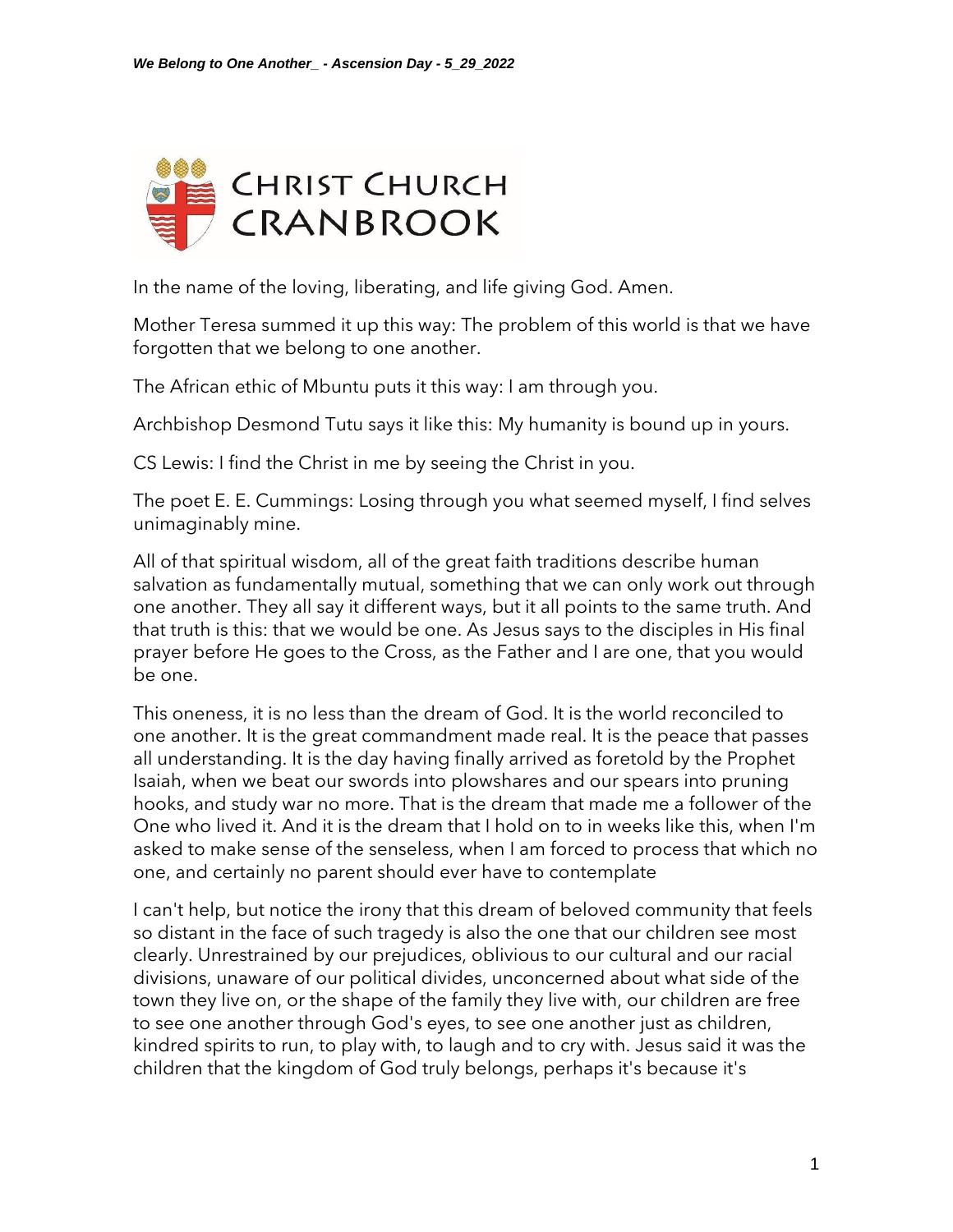children who show us most easily what it looks like when we belong to one another once more.

I saw this firsthand on Thursday when our girls had their last day of preschool. I was standing outside the lawn, waiting with the other parents for school to let out. And one of the teachers came out and she kind of told us, you know, it's going to be just a few minutes more because the children were saying their goodbyes to one another. Oh, and if there are a few tears, don't worry. They're tears of joy, she said. Well, a few minutes later, the first little boy came out, Axel. And before he could make it to the stairs, he knelt down sobbing. And then my little girl, Elena came running out with tears down her face, and one by one, they were just beside themselves, holding hands, holding on to one another, not wanting to let go.

And I admit it kind of took us parents a little off guard so we decided we would give them a little more time. So we moved them all over to the playground where just as quickly their tears turned to joy. And their affection for one another, it was contagious. It gave the parents, us watching, the courage we needed to go up to one another and introduce ourselves and ask for a text number or an email so that we might arrange a playdate. And yes, the day will come when they won't want to go to school, I'm sure, but for now, every one of those kids, they saw their school, they saw their teachers and their classmates through the eyes of God as a place where they belonged to one another.

Wouldn't it be something if we all saw the world like that? A world without suspicion or guardedness, without hidden agendas or judgments, a world where we could just so easily open our hearts and so readily embrace one another. A world where we were not held back by fear or doubt, but totally free to lose ourselves in each other. Thoughts and prayers, they are a good place to start, but Christianity, Christianity is a way of living, a way of living that would dare to change the world, to make God's dream a reality on earth as it is in heaven.

So how do we reach the lost? How do we bridge the gaps that divide and overcome the barriers that separate? How do we create a world where we study war no more? Greg Boyle, a Jesuit priest who runs the largest gang rehabilitation program in East Los Angeles, he says the place to start is kinship. After years of trying to end violence through service programs and police interventions and peace agreements, he discovered that the only reliable way for the shooting to stop was by investing the time to build trusting, authentic relationships one boy at a time, one young man at a time.

And it wasn't going to be about scaring them straight about the evils of gangs. It turns out they were scared plenty already. They didn't have fathers. They didn't have big brothers to guide them. They had little sense of home or community or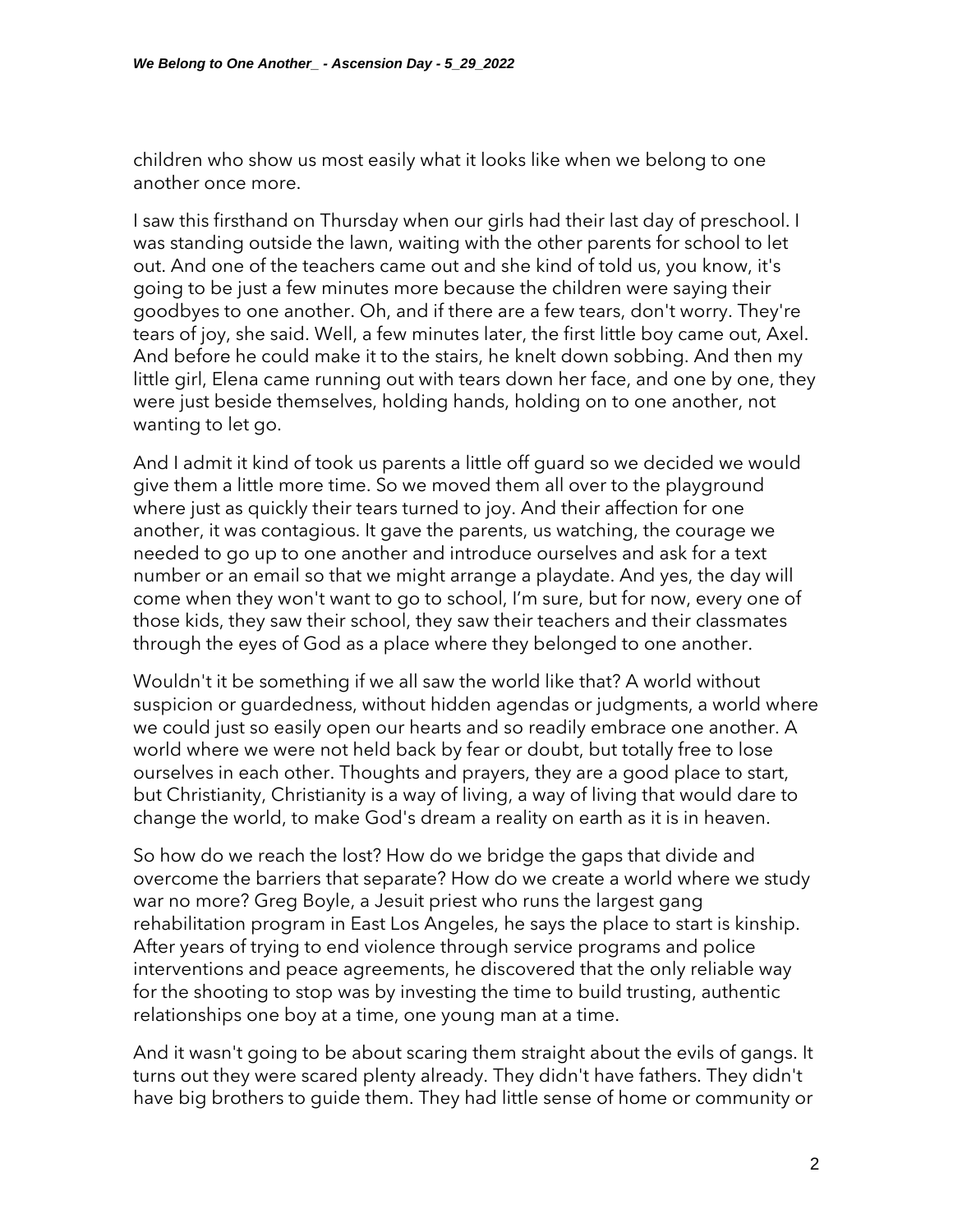hope. What they needed to find was a sense of connection, where they would stop blaming the world and discover their worth, not in belonging to a gang, but belonging to one another.

And it wasn't about making a difference or being a hero as well. That just makes it about us. And it wasn't even about serving because serving them kept that separation in place, service provider, service recipient. Belonging to one another means bridging even that distance. For Father Greg, service was merely the hallway, a place to start, but just a hallway that leads to the ballroom, the ballroom of kinship, where there is no more us and them, just us.

So how do we reach the angry and the hopeless, the lost and the lonely, the easily despised and the readily left out? How do we build community with the demonized so that the demonizing would stop, and with the disposable so that the day would come when we stopped throwing people away? For Father Greg, it meant going to the margins. Not to serve only, but to stand – to stand with and to stand long enough until the margins are no more.

And that is exactly where Jesus takes the disciples today. Before His Ascension, He takes them to Bethany, because Bethany was the home to the marginalized. The name translates roughly to something like "house of affliction" or "house of misery." Bethany was outside the city walls where Jerusalem would send the poor and the sick. There was a homeless shelter there and a hospital for lepers. It was built outside of the site of the temple, so that those coming into worship wouldn't have to see the poverty and the desperation.

And so it's not surprising that the disciples upon arriving look around and ask Jesus, is this the day that you will restore the kingdom? Is this the day? Is this the place? Is it now that the suffering and the hopelessness will end? But Jesus has something else in mind. He brings the disciples to the margins because that's where He stood with the lost and the lonely and the readily left out. It's where He broke bread with the demonized and the disposable. And it's there that He passes the baton in the hopes that we would as well. Be my witnesses. I've taken you this far. I've shown you the way. I've shown you the people to whom you must go. It's your turn now. As the angels say to the disciples still staring up into the sky, why are you looking to heaven? It's your turn now.

Where are the margins of our life? Where are the Bethanys of our time? Homeless in Detroit, families in Pontiac, Ukrainian refugees in Romania, where we recently sent a delegation. Absolutely. But before we all go marching off, we might want to take a page from the disciples and begin by listening, listening to the Holy Spirit and discover, perhaps, that the margins are much closer than we think.